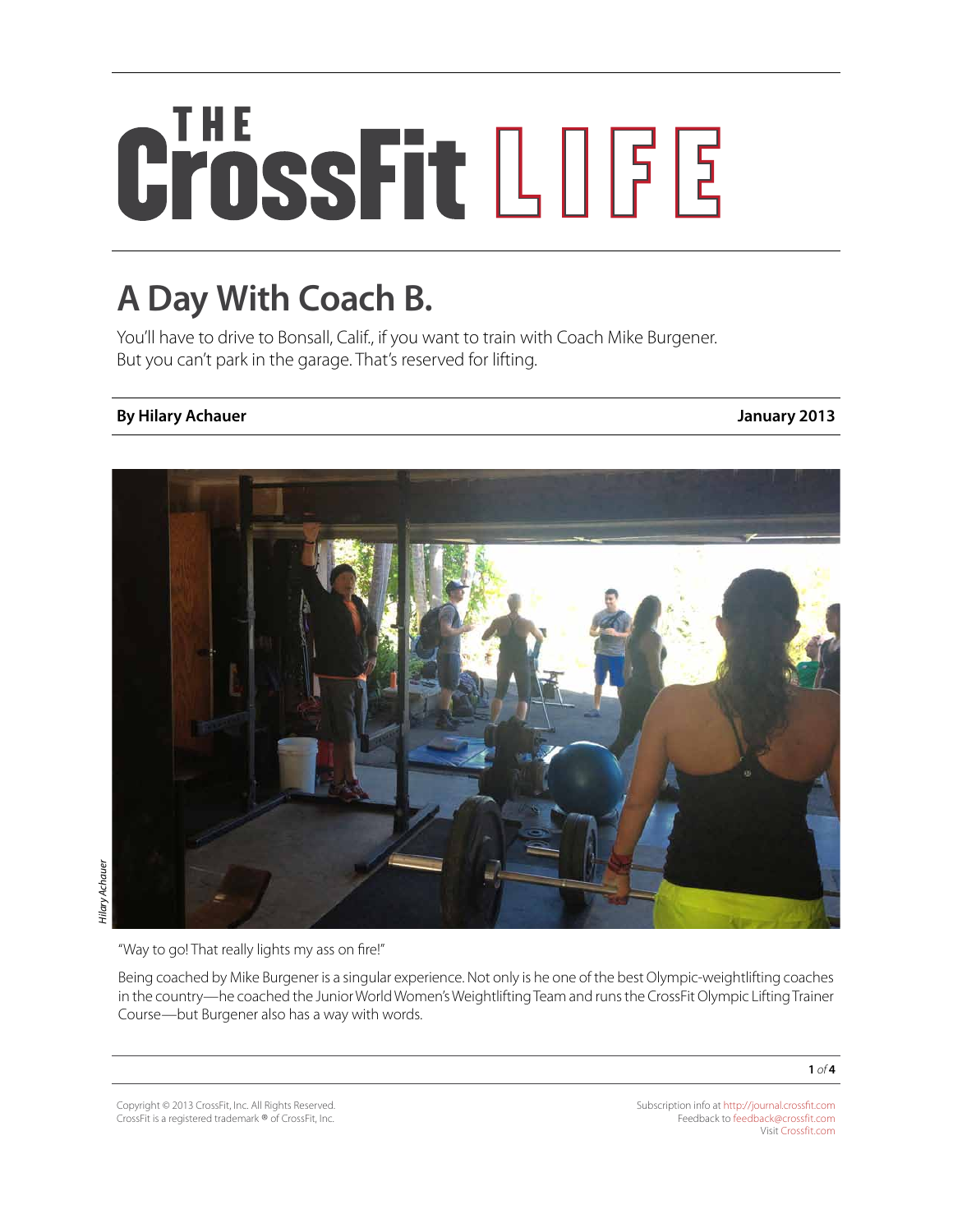

*Athletes including two-time CrossFit Games champion Annie Thorisdottir regularly travel to Mike's Gym to train with Coach B.*

Colorful language and incisive, targeted coaching cues flow effortlessly out of Burgener's mouth. He's tough but full of warmth and genuine enthusiasm, regardless of the weight on your bar.

Burgener is so good that CrossFit athletes from around the country drive for hours to remote Bonsall, Calif., just to hang out in his two-car garage and soak up his wisdom.

He doesn't charge for these sessions. All he needs is advance notice to make sure he's in town.

"I choose not to charge," Burgener said. "I'm blessed. It all comes back," he said.

#### **Tough Love**

Bonsall is a small town of about 4,000 people, full of rolling hills and wide-open vistas. I made the 45-minute drive from Pacific Beach with two friends to check out Mike's Gym and pick up some weightlifting wisdom.

When we first arrived at Mike's gym, he was finishing up what he calls the "Geezer Workout." The Geezers are a group made up of Burgener's friends in the neighborhood. The only rule is you have to be over 60 years old to join in.

"We do a workout, and we bullshit each other," Burgener said. "We get together every Monday, Wednesday and Friday I'm in town. We're done at 9:30, and they usually stay until 10 or 10:30." After the workout, they spend some time hanging out and drinking coffee.

While the Geezers were finishing up, Burgener told us to go on a short but steep warm-up run around his neighborhood.

"I call the route 'the Hillary Clinton,'" Burgener said, because he dislikes it so much. "Boss Hoss calls it 'the George Bush.'"

"Boss Hoss" is what Burgener calls his wife of 30 years. Her name is Leslie, but according Burgener, "Shit, she's Boss Hoss."

Copyright © 2013 CrossFit, Inc. All Rights Reserved. CrossFit is a registered trademark ® of CrossFit, Inc. Subscription info at <http://journal.crossfit.com> Feedback to [feedback@crossfit.com](mailto:feedback@crossfit.com) Visit [Crossfit.com](http://crossfit.com/)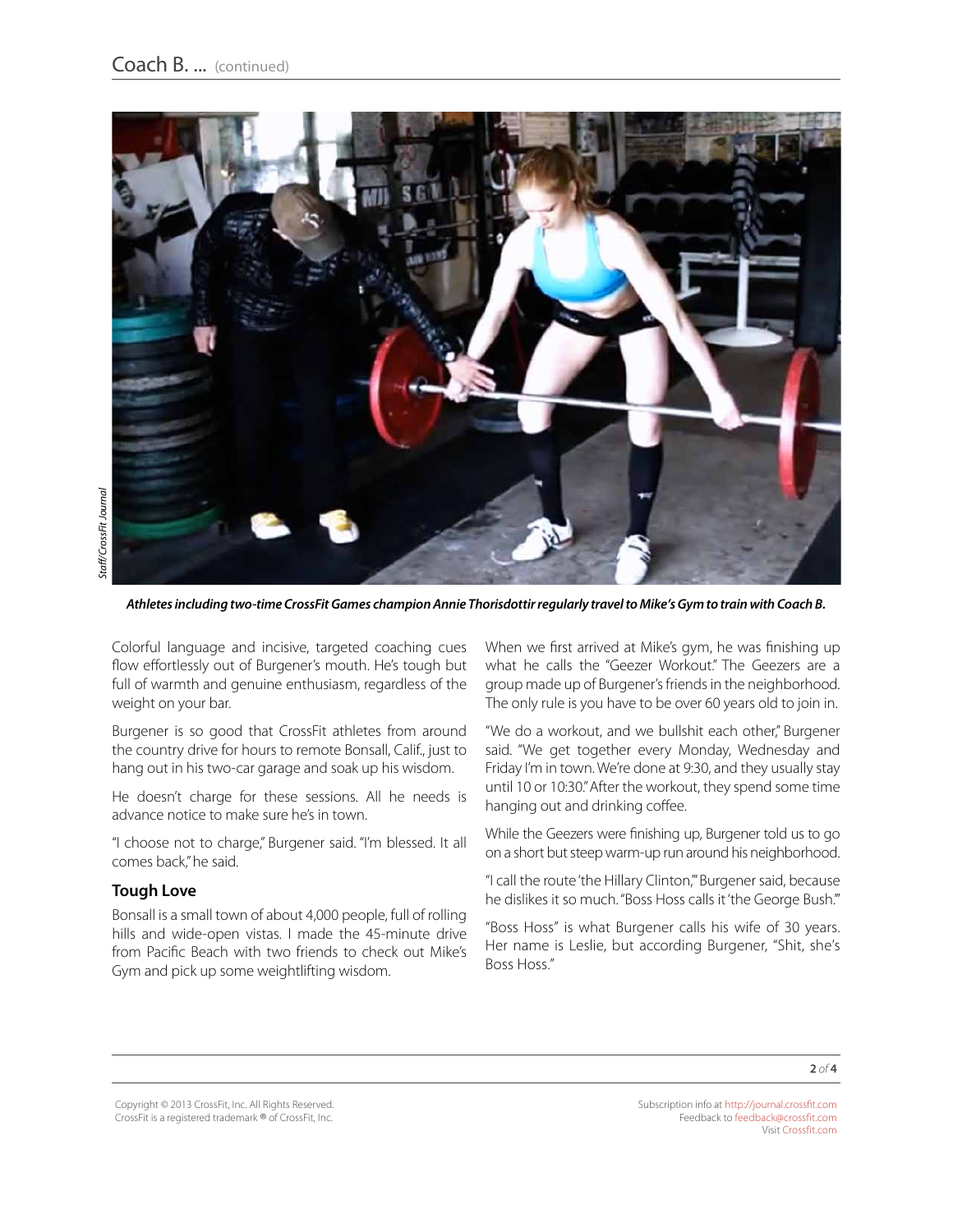*Miss your footwork too often and Coach B. might have some motivational consequences for you. Yay, burpees!*

Their marriage has lasted despite their differing political views. "We're on either side of the boat," Burgener said. "That's how we've been married for so long."

The run was steep but mercifully short, and once we got back, Burgener told us to do the [Junkyard Dog Warm-Up](http://journal.crossfit.com/2012/06/olycourse-3drills.tpl) and then work up to a heavy front squat before snatching.

In addition to our group of three, there were about seven other people lifting in Burgener's garage that day. One of them, Anneke Marvin, owner of CrossFit Temecula South, has been coming to Burgener every week for years.

"When I qualified for (the CrossFit Games Southern California) Regionals in 2010, I couldn't snatch 95 lb.," Marvin said. "I hated Olympic lifting. Now I love it."

Marvin can now snatch 135 lb.

"(Burgener) is just so good at what he does. I was in the Marine Corps, and I like his tough love," she said. Burgener himself also served with the Marines.

Our group was by no means lifting heavy weights, and in fact we spent much of the time with the bar, as Burgener carefully corrected issues with our form. When we got it right, he exploded.

"Girl, you are a junkyard-freaking-dog!" he yelled when I correctly followed one of his cues.

Burgener manages to combine the right amount of tough love and encouragement with cues and corrections that get to the heart of your errors.

He spent almost two hours with us working first on snatching and then squat cleans. By the end, he said we might be able to lift some real weight.

"I'm not talking about little sissies in the pool. I'm talking about heavy weight," Burgener said. "Excellent job!"

#### **How It All Began**

After everyone finished lifting, I asked Burgener how his two-car garage became such a mecca of Olympic weightlifting.

"That's a good story!" Burgener said.

In the 1980s, Burgener was the strength-and-conditioning coach at Rancho Buena Vista High School in Vista, Calif. He had four young kids at home, but he was working until 6 or 7 at night and felt like he never got to see them. He loved his work and needed to keep his job, and he wasn't sure what to do until one day he had an idea: if his athletes came to him, he could coach and see his kids at the same time.

"I built a gym in the garage, and the athletes came to my house at 4 p.m.," Burgener said.

In addition to spending time with their dad, Burgener's kids received an extraordinary education in Olympic weightlifting. One of Burgener's sons, Casey, broke the national record for the snatch at the 2004 Olympic Trials and won gold in the 2008 Pan American Championships.

Burgener became a USAW Senior International Coach and coached the Junior World Team from 1996 to 2004. Then, in 2004, he got a call from another coach: Coach Greg Glassman. CrossFit's founder wanted Burgener to certify CrossFit trainers through USAW—and Burgener's work was cut out for him.

"When I started, nobody could overhead squat," he said. Now the overhead squat is very familiar to almost every CrossFit athlete, and Burgener's Olympic Lifting Trainer Course is sold out well into 2013.

As we talked, Burgener gave me a tour of his property. Next to the garage gym is a pool.

"We use this more in the wintertime," he said.

When I asked why, he got a mischievous look in his eye and said, "Because then people have to jump in 45-degree water."

Burgener's house is on top of a hill with views of the surrounding farms, equestrian trails and avocado groves. He pointed out a red-tailed hawk flying by.

Copyright © 2013 CrossFit, Inc. All Rights Reserved. CrossFit is a registered trademark ® of CrossFit, Inc. Subscription info at <http://journal.crossfit.com> Feedback to [feedback@crossfit.com](mailto:feedback@crossfit.com) Visit [Crossfit.com](http://crossfit.com/)

**3** *of* **4**